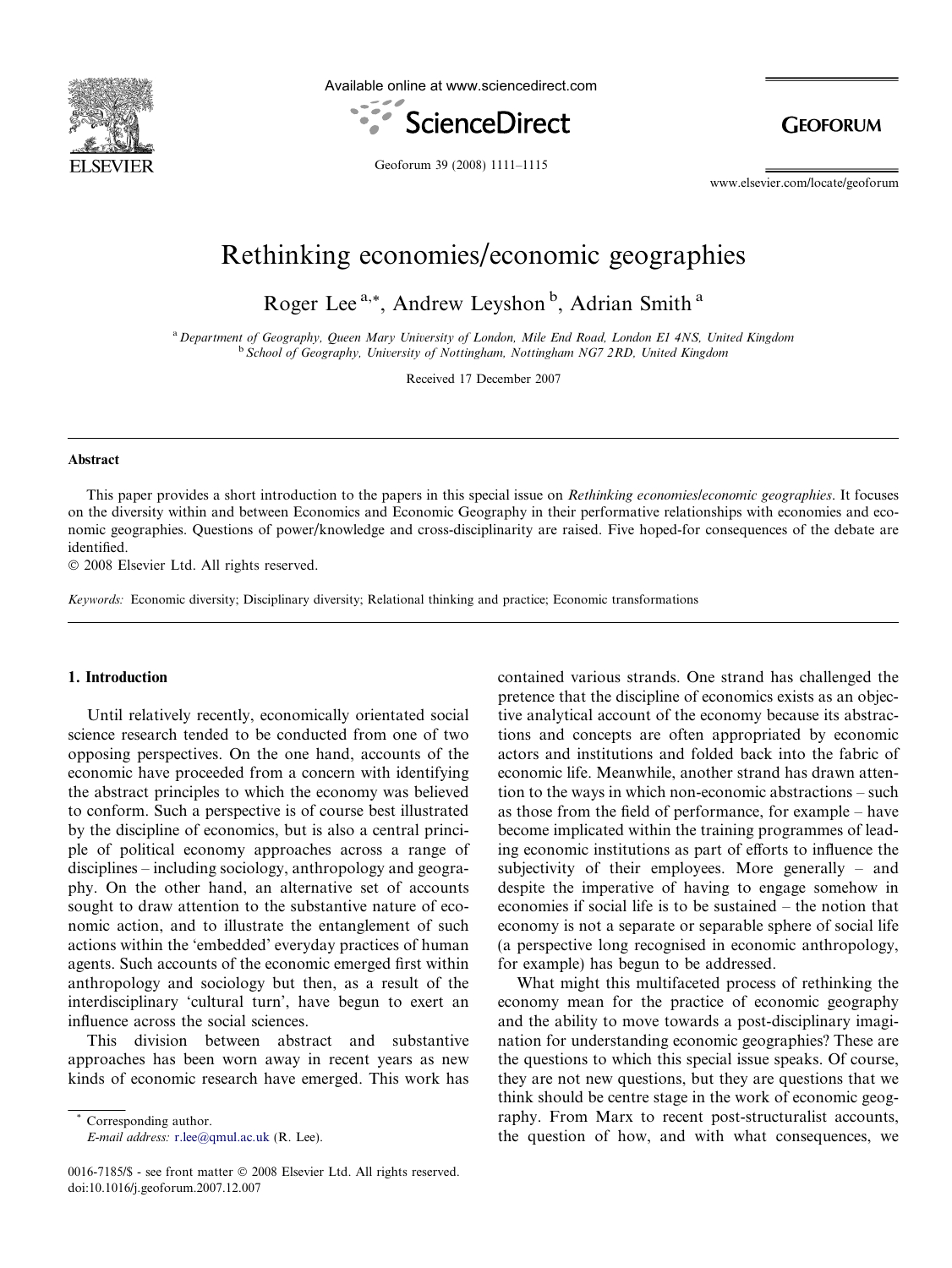should 'think and rethink economy', have been posed. For Marx, of course, this involved a language and a politics of capital, labour, value and class. For post-structuralist theory, the answers (such as they are) invoke a performativity to economic practices and – in some renderings (e.g. [Gib](#page--1-0)[son-Graham, 2008](#page--1-0)) – the need for a careful re-reading of class, struggle and economic diversity in the search for new economic identities and possibilities.

These and other approaches have profoundly affected how economic geography is practised, thought, conceived and performed. But to pose the question, 'How can we undertake a rethinking of economies?' within a context of practice is, frankly, a tautology. Economic competition, acceleration and speed compress space-time. As capitalist economies are inherently dynamic their very sustenance requires perpetual rethinking and innovation by those engaged in economic practices, even if such efforts may imply no immediately obvious change in how economic action is organised and performed ([Thrift, 2005](#page--1-0)). The practical dynamics of actually doing economy – that is, working or performing within a set of social relations that is constantly moving, constantly changing – demands a kind of rethinking in real time which may often go way beyond even the most esoteric of abstract reformulations of economy.

However, even the more restricted sense of rethinking how economies are thought raises two sets of issues relating to relational connections between economic thought and practice and to questions of transformations in economies/economic geographies. These issues are considered in what follows.

### 2. Economic thought and economic practice

Economic (re)thinking is not independent of the practices and performances of economy. Indeed, the connections are two-way. For Michel [Callon \(1998\)](#page--1-0), 'economics ... performs, shapes and formats the economy rather than observing how it functions'. As [Mitchell \(2002, 2008\)](#page--1-0) has so ably demonstrated, the power of economics in political and academic discourse is enormous in this process of formatting. But it is important to recognise that economics itself is diverse, and this diversity is due in part to social, political and practical historiographical influences on the evolution of economic thought.

The performativity of economics through economies is articulated through a set of power relations which are themselves of complex provenance and which shape the kinds of economics incorporated into the practices and performances of economy. As Jamie [Peck \(2008\)](#page--1-0) has revealed with respect to neo-liberalism – and as science studies have illustrated more generally – the ability of ideas to gain purchase within the world depends upon the effectiveness of the socio-technical networks within which they are produced, with whom the ideas are associated, and how skilfully the proponents of these ideas are able to enrol allies and supporters to ensure that they circulate more widely

beyond their immediate epistemic communities [\(Latour,](#page--1-0) [1987; Barnes, 1998\)](#page--1-0). Questions of how ideas are selected and translated into social and political practice (see, for example, [Smith's \(2004\)](#page--1-0) discussion of liberalism, neo-conservatism and global imperialism; [Peck and Tickell's](#page--1-0) [\(2007\)](#page--1-0) and [Smith and Rochovska´'s \(2007\)](#page--1-0) treatments of neo-liberalism; and [Leyshon et al.'s \(2005\)](#page--1-0) analysis of the New Economy) and of how new geographies are, quite literally, inscribed through institutional practice and writing (see, for example, [Ogborn's \(2007\)](#page--1-0) discussion of pen, ink and accounting practices in 'early' globalisation of the East India Company) become vital if the connections involved in performance and performativity are to be understood as going beyond the unproblematic use of economic thought in economic practice.

The point here is that the role of economics cannot be restricted to the need merely to incorporate definitional and analytical rigour [\(Markusen, 1999; Martin, 2001\)](#page--1-0) or, conversely, extended merely by the need to insert geography into the considerations of economists [\(Martin and](#page--1-0) [Sunley, 1996, 1998, 2007](#page--1-0)). On the one hand, even the most orthodox and mainstream of economics both reveals a politics of its own academic, institutional and governmental power and influence and has a powerful performative influence on the economy – not least through the ways in which 'economics from the journals, textbooks, and lecture theatres (moves) into ''the real economy" ([MacKenzie et al.,](#page--1-0) [2007\)](#page--1-0) and through the influence of its best-selling textbooks and the production of trained alumni that populate influential positions in the world ([Miller, 1998; Miller, 2000](#page--1-0)). On the other hand, it is vital to recognise not just the diversity of economies/economic geographies (see, for example, the burgeoning literature on diverse economies [\(Leyshon](#page--1-0) [et al., 2003; Lee et al., 2004; Cameron and Gibson, 2005;](#page--1-0) [Leyshon, 2005; Oberhauser, 2005; Samers, 2005; Smith](#page--1-0) [and Stenning, 2006; Hinchliffe et al., 2007; Martin, 2007;](#page--1-0) [Williams et al., 2007; Gibson-Graham, 2008](#page--1-0)) but the diversity of economics. The work of heterodox, institutional, behavioural and post-autistic economists has a great deal to offer in the process of considering how the economy may be re-imagined, re-practised and re-made as well as offering insights into the politics of (economic) knowledge.<sup>1</sup>

Thus, the hegemony of the 'orthodox' mainstream in economics is itself under challenge. This, in turn, enables the possibility of much more open and diverse forms of productive engagement with and across economics. The non-inclusion of economists from this collection was not a deliberate or pre-meditated act but reflected, rather, the sheer diversity and range of debates within the various fields of academic activity concerned with economy and economic geographies.

Further, insofar as there is a dialectic of the social and the economic, operating in mutually constitutive ways, the point of rethinking economies centres on the develop-

 $1$  An excellent example of this politics in practice may be gleaned from the Post-Autistic Economics network (see [http://www.paecon.net/\)](http://www.paecon.net/).